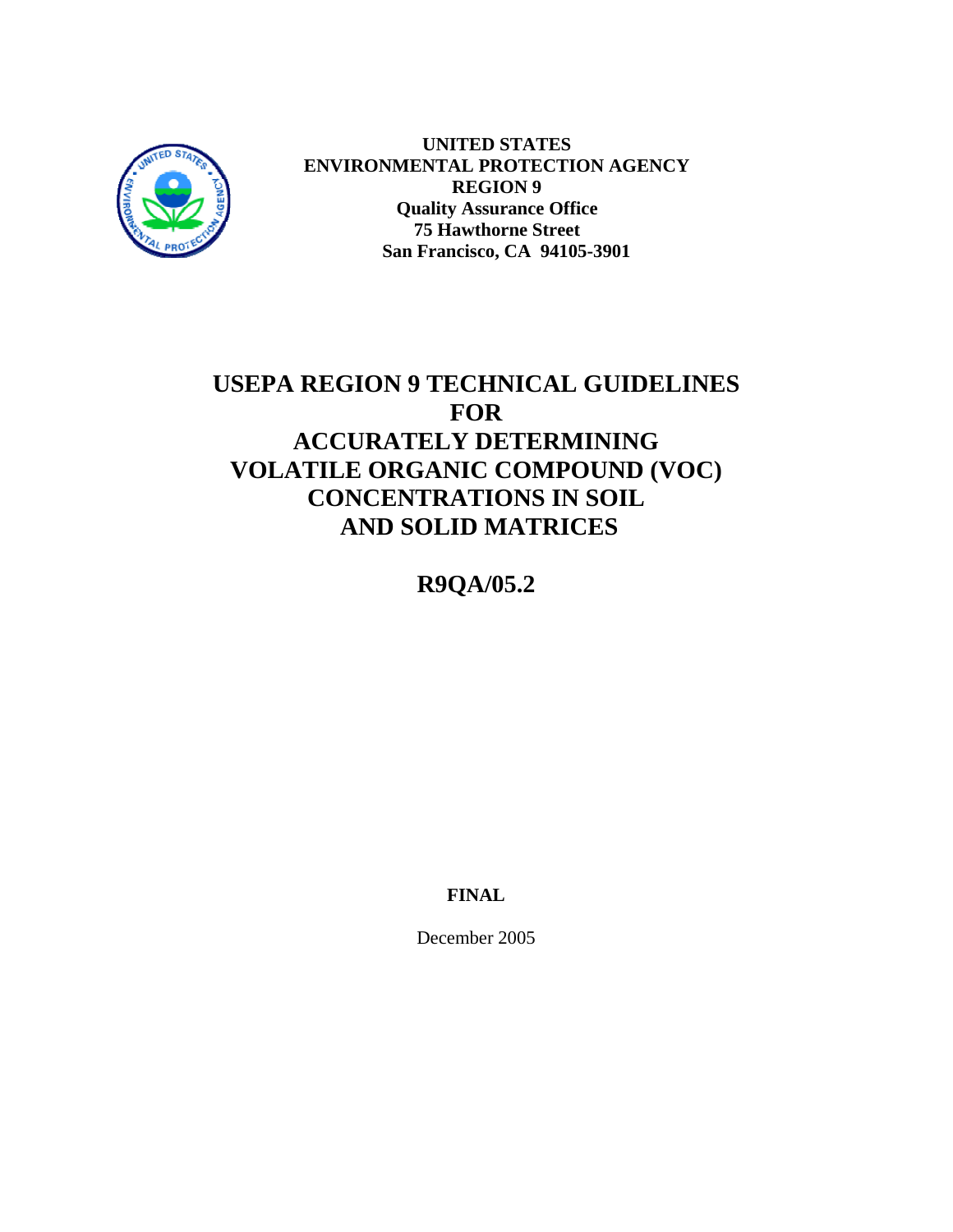### **FOREWORD**

The U.S. Environmental Protection Agency (EPA) is authorized to make decisions affecting public health and the environment. With the knowledge that there is an inviolable trust in the Agency, EPA mandated that environmental data collected by and for the Agency be of known quality, and, as appropriate, legally defensible in relation to the decisions to be made based on them. The Agency-Wide Quality System, EPA Order 5360.1 A1, EPA Quality Manual for Environmental Programs, May 2000, and EPA Order 5360.1 A2, Policy and Program Requirements for the Mandatory Agency-Wide Quality System, May 2000 (supersedes EPA Order 5360.1, 1984) defines this mandate. The Agency-Wide Quality System is intended to ensure that decision makers are provided the necessary knowledge and confidence on which to base their decisions.

The responsibility for planning, developing and implementing the EPA Region 9's Quality System resides with the Regional Quality Assurance Manager (RQAM) and the Quality Assurance Office (QA Office).

These guidelines have been developed by the RQAM/QA Office to support the mission of EPA Region 9.

These guidelines update and replace the EPA Region 9 "Regional Interim Policy for Determination of Volatile Organic Compound (VOC) Concentrations in Soil and Solid Matrices," June 23, 1999.

If you have any questions, please contact the Region 9 QA Office.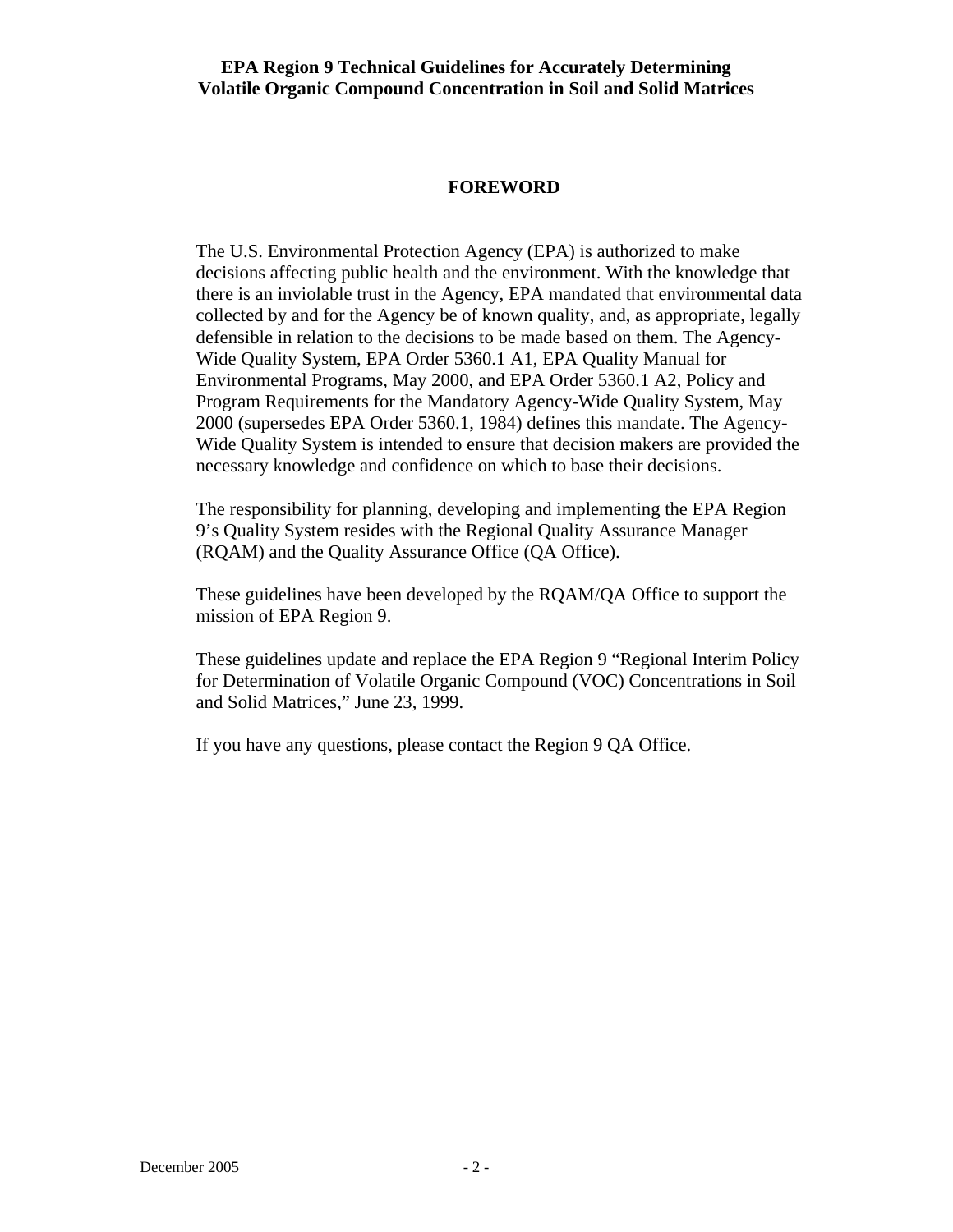# **ACKNOWLEDGEMENTS**

EPA Region 9 would like to thank all the technical reviewers, from the environmental testing and sampling industries and from State and Federal agencies, who provided input to this document and its predecessor.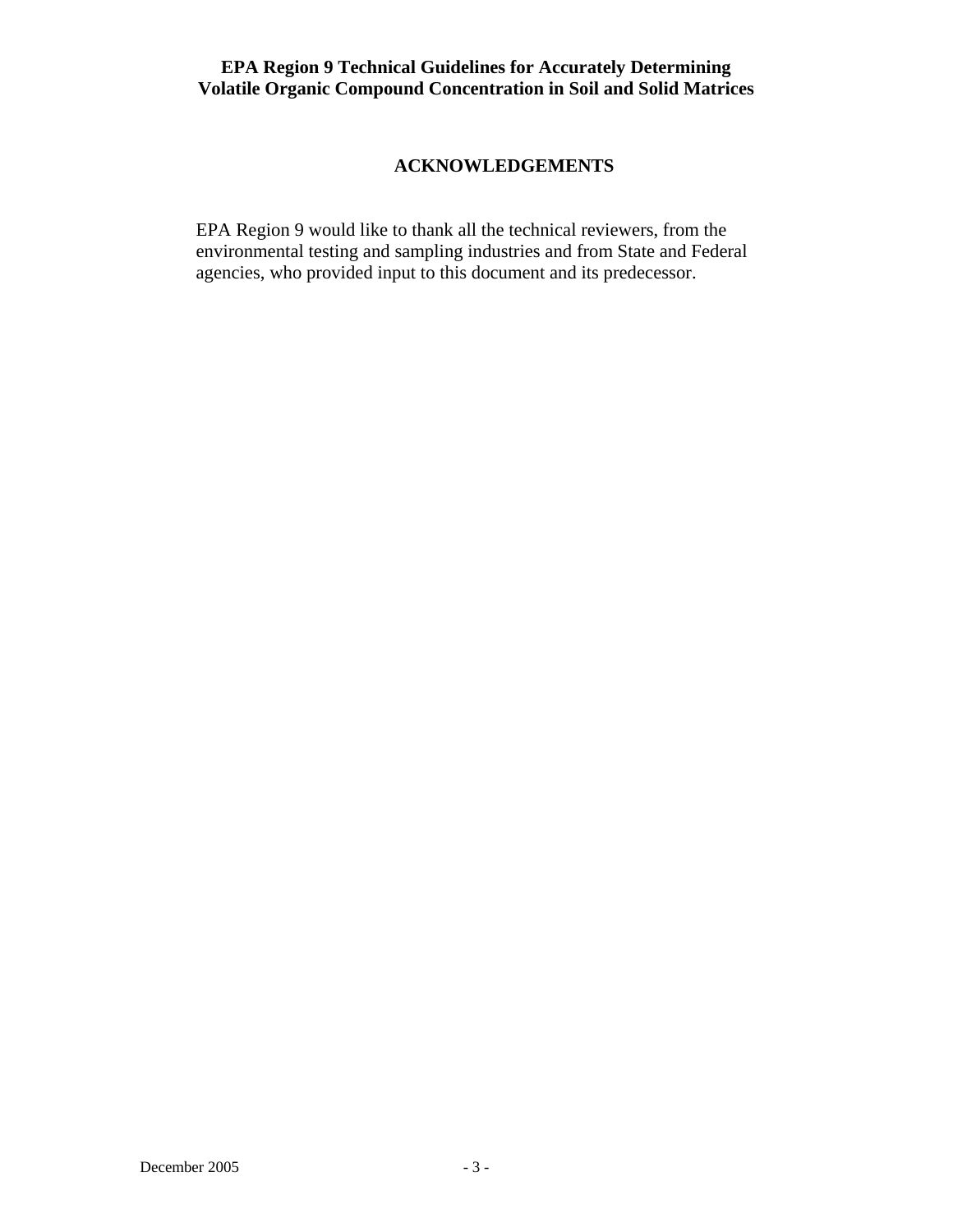# **TABLE OF CONTENTS**

| <b>FOREWORD</b>                      | $\overline{2}$          |
|--------------------------------------|-------------------------|
| <b>ACKNOWLEDGEMENTS</b>              | $\mathbf{3}$            |
| <b>TABLE OF CONTENTS</b>             | $\overline{\mathbf{4}}$ |
| 1.0 SUMMARY                          | 5                       |
| <b>2.0 PURPOSE</b>                   | 5                       |
| <b>3.0 BACKGROUND</b>                | 5 <sup>5</sup>          |
| <b>4.0 SCOPE</b>                     | 6                       |
| <b>5.0 GUIDELINES</b>                | 6                       |
| <b>6.0 ADDITIONAL CONSIDERATIONS</b> | 8                       |
| 7.0 ADDITIONAL BACKGROUND            | 9                       |
| <b>8.0 REFERENCES</b>                | 10                      |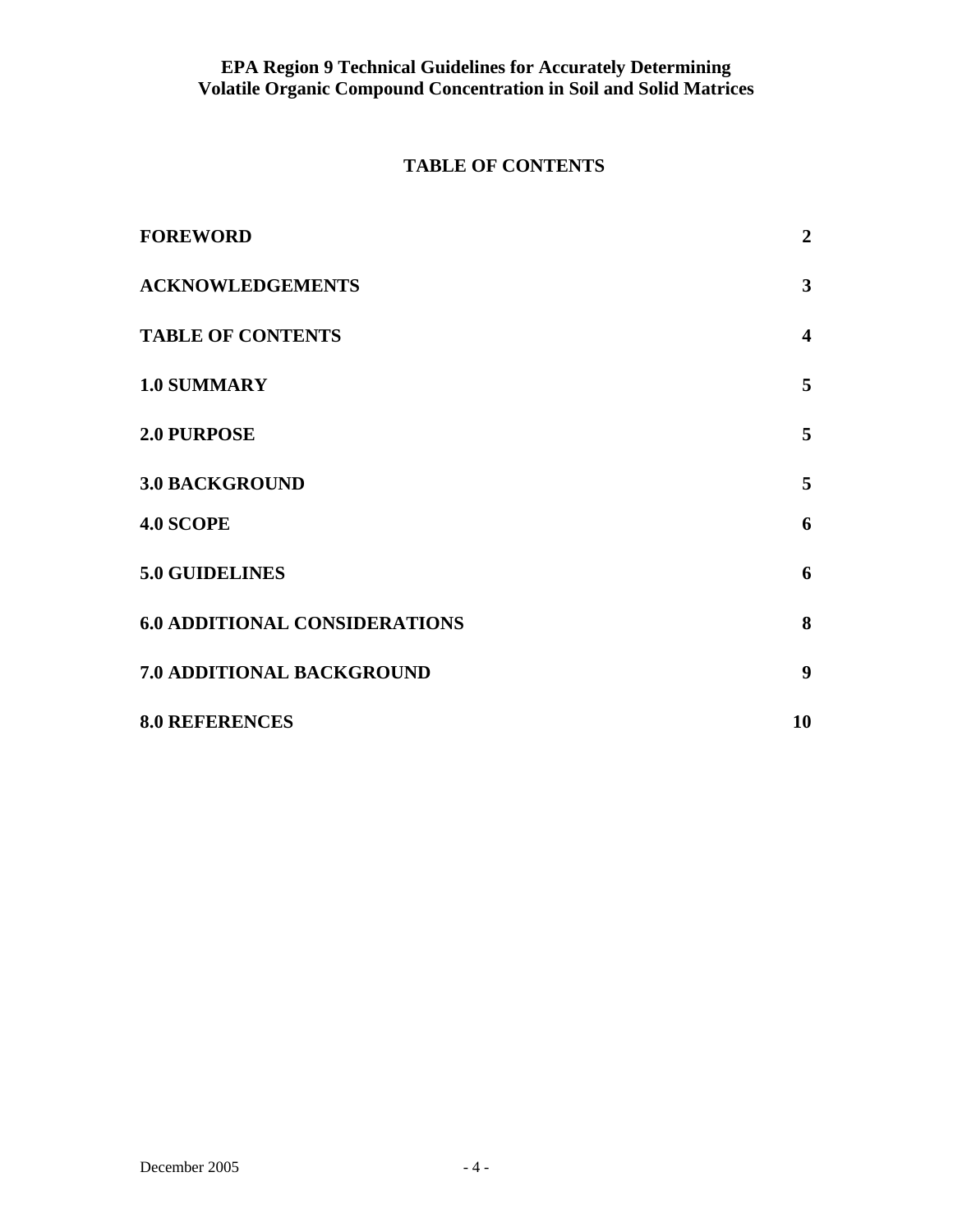# **1.0 SUMMARY**

These guidelines address methods for: (1) handling of samples as intact soil cores; (2) preserving samples; (3) storing samples in hermetically sealed containers; and (4) minimizing analyte losses due to direct volatilization (both in the field and the laboratory) and biodegradation. Region 9 believes that following these guidelines is an important part of ensuring that accurate concentrations of VOCs are measured. Therefore, the procedures by which data are generated for or by Region 9 should follow project and/or program specific methods for field sample collection and laboratory sample handling which adhere to these guidelines. Specific procedures should be included in a quality assurance project plan (QAPP) or sampling and analysis plan (SAP).

# **2.0 PURPOSE**

EPA Region 9 has developed technical guidelines to help ensure that sampling and analyzing for Volatile Organic Compounds (VOCs) in soil and solid matrices are conducted in a manner that achieves accurate, technically defensible data. Region 9's guidelines, which are intended to apply whenever VOC sampling in and analysis of soil and solid matrices are conducted, are consistent with United States Environmental Protection Agency (USEPA) Office of Solid Waste test methods. These are included as part of a compendium of over 200 documents in "Test Methods for Evaluating Solid Wastes and Physical/Chemical Methods, SW-846" (hereafter "SW-846"), which are applicable when such sampling is conducted under the Resource Conservation and Recovery Act program. Region 9's guidelines provide greater flexibility than SW-846. These guidelines also have general applicability to other EPA programs where VOC data are collected for quantitative uses.

Region 9 recognizes that there may be methodologies other than those referenced in these guidelines that may also measure VOC concentrations in solid matrices. The use of alternative methods is acceptable, but only after credible method validation studies have been performed and documented.

These guidelines are based on the best scientific information available at this time, and therefore, are subject to further clarifications and additions as further peer reviewed and validated research or improved techniques become available.

# **3.0 BACKGROUND**

In the 1990's, a number of studies were conducted to evaluate traditional VOC sampling and analysis techniques to determine whether they provided data that accurately reflected environmental conditions. At the time, the accepted, traditional sampling methodologies included methods such as the use of glass jars with minimal head space and/or sealed sampling sleeves. These studies determined that these techniques often resulted in inaccurately low measurements of VOCs due to volatilization and biodegradation losses from the sample media. These in turn may have lead to an underestimate of the risk posed by VOC contaminants to public health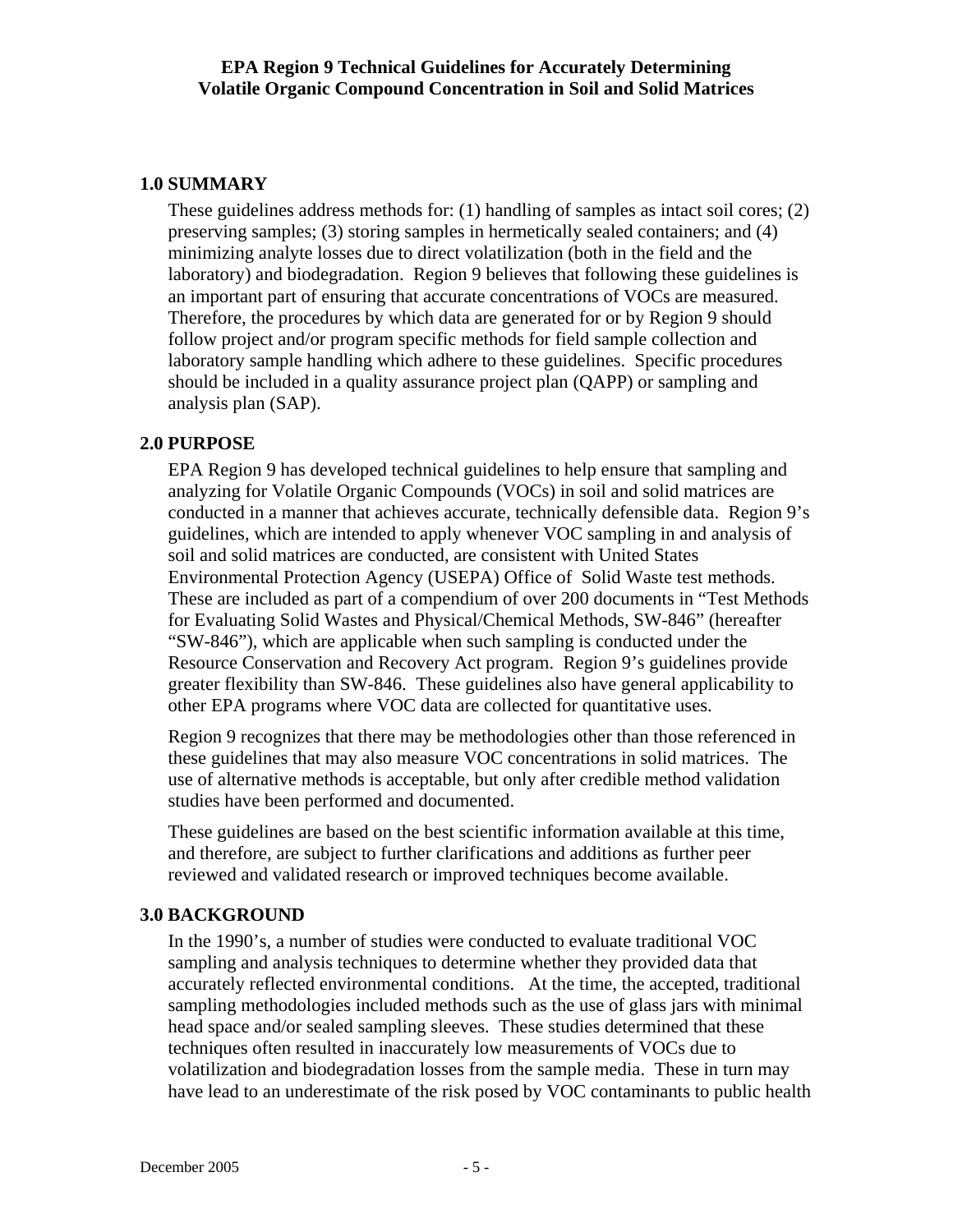and the environment. To address these technical deficiencies, USEPA's Office of Solid Waste, developed (as part of SW-846) Method 5035, "Closed-System Purgeand-Trap and Extraction for Volatile Organics in Soil and Waste Samples," and Method 5021, "Volatile Organic Compounds in Soils and Other Solid Matrices Using Equilibrium Headspace Analysis," to describe procedures and protocols for the collection and analysis of solid samples. (Method 5035 was updated to Method 5035A in July 2002. The update includes an Appendix, "The Collection and Preservation of Aqueous and Solid Samples for Volatile Organic Compound (VOC) Analysis," a useful reference for VOC sampling and analysis.). Soil was deleted as an option for Method 5030, "Purge-and-Trap for Aqueous Samples," (soil sample extracts and certain sample types still reference method 5030 for analysis).

# **4.0 SCOPE**

Region 9 intends to follow the procedures set forth in these guidelines when it is determining VOC concentrations in soil and solid matrices. In order to help ensure that data generated are of known and appropriate quality and accurately reflect environmental conditions, Region 9 recommends that USEPA contractors and grantees, Federal Facilities, and other entities producing data for Region 9 decisionmaking follow the procedures set forth herein.

If methodologies that differ from those noted in these guidelines are followed, copies of documents which support the alternative methodology, including method validation studies, should be submitted with the data.

# **5.0 GUIDELINES**

To help ensure accurate measurements, Region 9 recommends that these guidelines be followed whenever VOCs in soil or other solid matrices are sampled and analyzed. These guidelines address methods for: (1) handling of samples as intact soil cores; (2) preserving samples; (3) storing samples in hermetically sealed containers; and (4) minimizing analyte losses due to direct volatilization (both in the field and the laboratory) and biodegradation. Region 9 believes that following these guidelines is a scientifically important part of ensuring that accurate concentrations of VOCs are measured. Therefore, the procedures by which data are generated for or by Region 9 should follow project and/or program specific methods for field sample collection and laboratory sample handling referred to in these guidelines. These procedures should be documented in a quality assurance project plan (QAPP) or sampling and analysis plan (SAP).

Region 9's guidelines for measuring VOC concentrations in soil and other solid matrices include the following:

#### 1. **Samples should be handled as intact soil cores until being transferred into methanol or into the container that will be used for analysis.**

Volatilization of VOCs can occur quickly from many matrix types. By preserving a cohesive matrix and minimizing surface area exposed to the atmosphere, VOC losses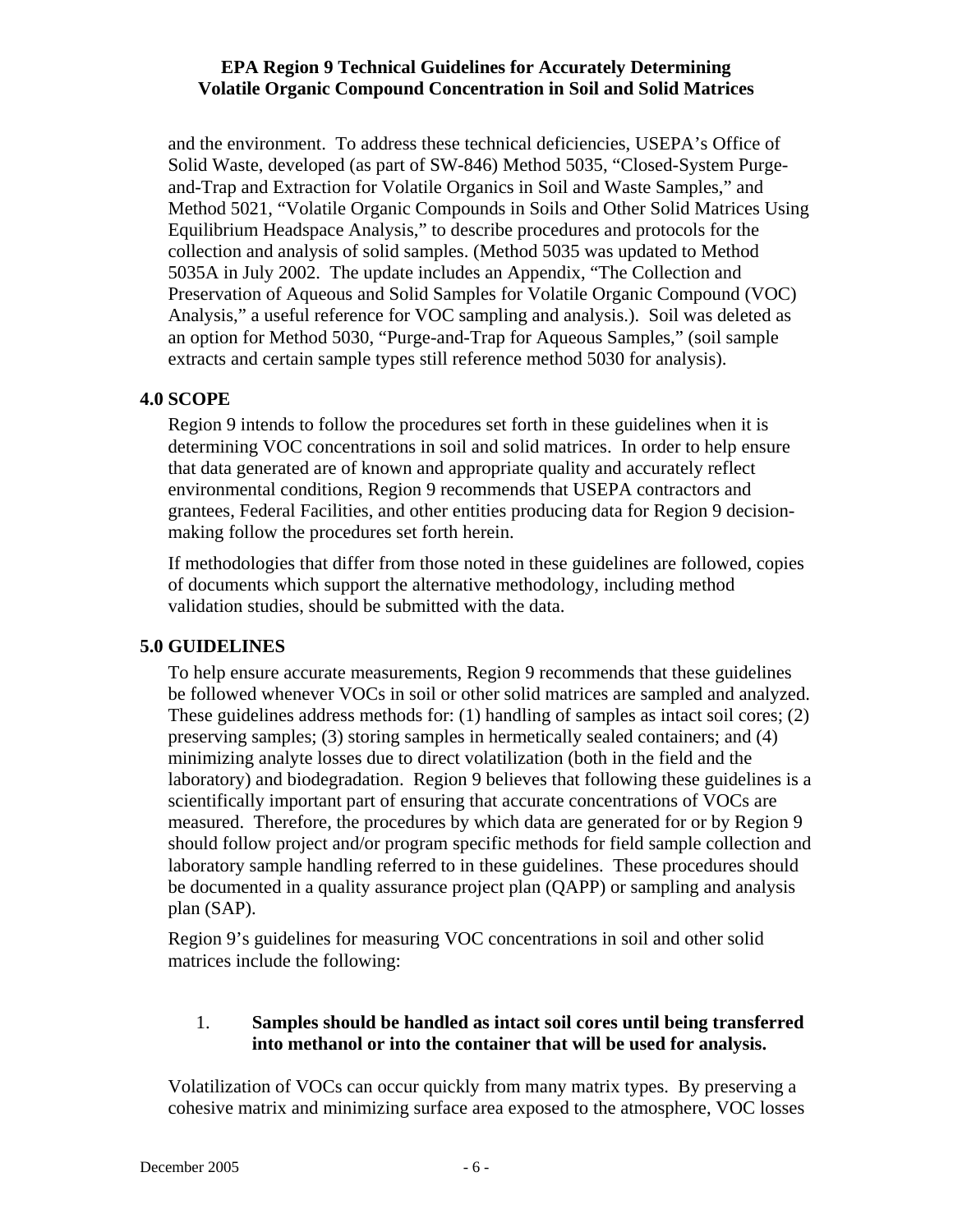can be minimized over a short duration of time. Therefore, Region 9 recommends that coring techniques be used which preserve soil integrity and cohesion.

However, these guidelines do not address the impact of drilling techniques on the collection of a representative VOC sample. Therefore, site/program QAPPs and SAPs should address the impact of all collection techniques on sample integrity and select those appropriate for the project data quality objectives (DQOs). Potential VOC losses due to drilling techniques include, but are not limited to: sample compression and loss of pore space; introduction of air into the sample matrix; mechanical heat introduced in the drilling process; and volatilization from prolonged periods in a nonhermetically sealed sampling apparatus.

Further, solid matrices that are not amenable to the use of a coring technique should be collected in such a way as to preserve their integrity. Transferring of these solids with spatulas or similar devices into sampling containers is discouraged as this disrupts the sample pore spaces and greatly increases the sample surface area available for volatilization. For soil piles, fresh (unexposed), soil at an adequate depth (representative of concentrations from the interior of the pile) should be sampled. Gravel or concrete samples may need to be manually transferred into VOC sampling containers quickly and in a condition and manner that minimizes VOC losses.

# 2. **Samples should be stored in containers which can be reliably sealed to prevent volatilization losses over the project specified analytical holding time.**

Significant volatilization has been shown to occur when samples are stored in jars, capped sleeves and other containers that do not provide reliable seals. Therefore, Region 9 recommends, consistent with the results of recent studies, that samples be stored in vials with sufficiently thick Teflon™/silicon septa as are commonly used for storage of water samples, to prevent VOC losses over the sample holding time.

# 3. **Samples should be analyzed or chemically preserved with acid or methanol, within 48 hours of collection.**

Soil samples stored in sealed vials have been shown to undergo significant biodegradation over time periods greater than 48 hours. Holding time guidelines for VOCs are given in SW846, Method 5035A, Appendix A, Table A.1 "Recommended VOC Sample Preservation Techniques and Holding Times." The holding time for preserved soil samples should be interpreted as 14 days from the time of sample collection (stored at  $4\pm2^{\circ}$ C). Due to potential biodegradation, samples stored in sealed containers, but not chemically preserved, should not be stored for more than 48 hours prior to analysis or chemical preservation. On a project/program specific basis, Region 9 will consider other alternatives to extend the holding time of soils that have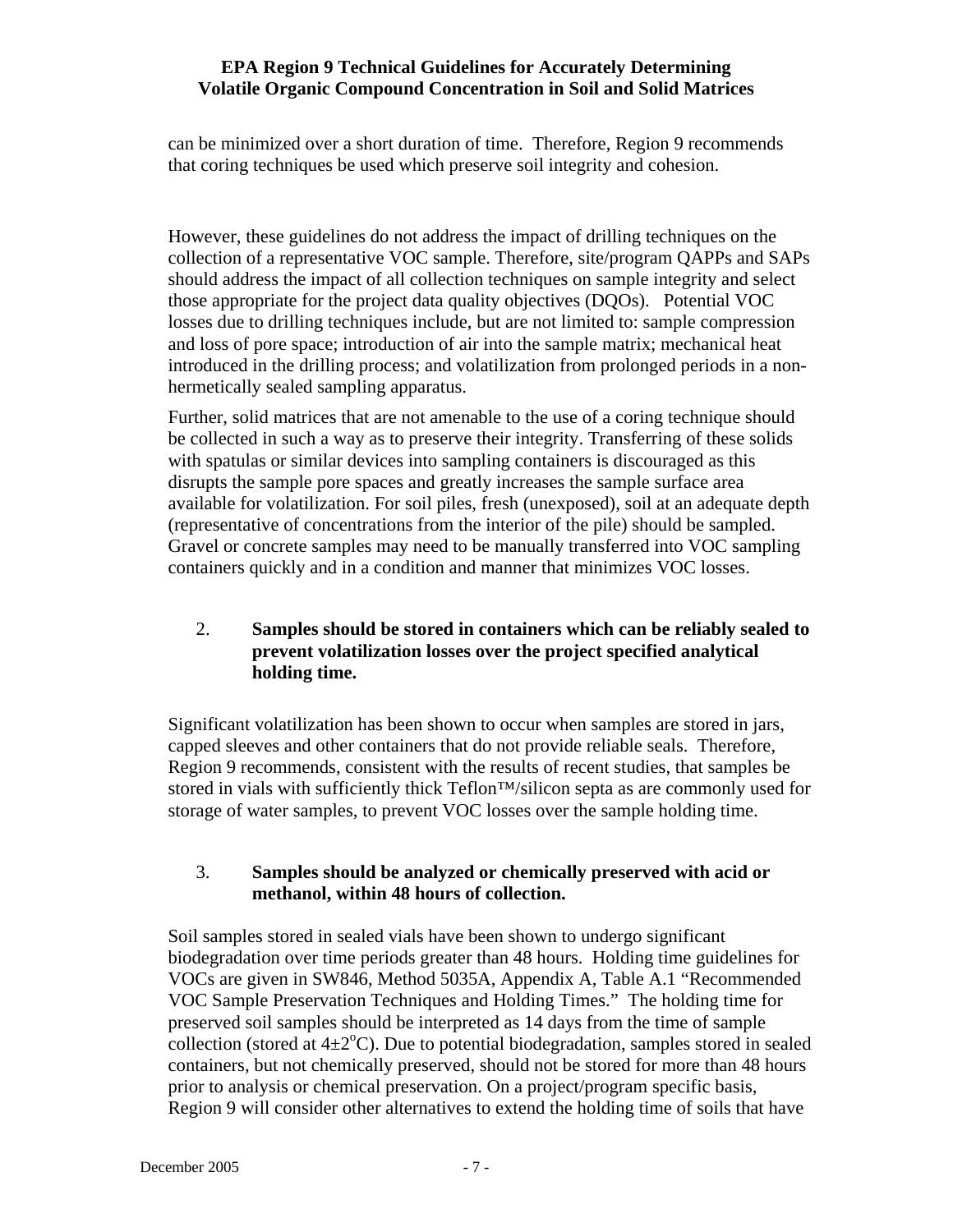not been chemically preserved. Holding time will be considered as cumulative. Exceptions should be documented in a QAPP or a SAP submitted to and approved by the Region 9 QA Office.

It should be noted that some soil types have been shown to exhibit significant degradation of aromatic VOCs in less than 48 hours (Hewitt, et. al., 1999, *Environmental Testing and Analysis*). Also, Sorini, et. al., (2002, *Soil Sediment & Water*) observed significant differences between samples that were extruded directly into methanol and samples where methanol was added at a later time to soil extruded into empty VOA vials (where methanol was added through the septum). Based on these findings, where project or program DQOs require a higher degree of accuracy soil samples may need to be chemically preserved in the field.

Care should be taken in choosing preservatives. For example, Method 5035 notes that, "Soil samples that contain carbonate minerals (either from natural sources or applied as an amendment) may effervesce upon contact with the acidic preservative solution in the low concentration sample vial." Therefore, calcareous soils that effervesce on contact with the preservative solution, which is intended for low-level samples, should be preserved using an alternative technique.

As an alternative to chemical preservatives, several studies have shown that freezing of unpreserved soils, at  $-7^{\circ}$ C or less, is an effective means of slowing the biodegradation process. If freezing is determined to meet project or program DQOs, samples should be frozen in containers that have an air tight seal that can be maintained while frozen. Because water expands when frozen, samples extruded into water or samples with extremely high moisture content may rupture or compromise the seal of the storage container.

# 4. **Steps should be taken to minimize exposure of each sample core to the atmosphere in the field and laboratory.**

As noted by Hewitt and Lukash, "Uncontrollable volatilization losses occur within seconds of exposure for samples with a large surface / mass ratio. Thus, soils obtained in small diameter coring devices should be extruded directly into appropriately prepared analysis vials." (CRREL Special Report 96-5).

# **6.0 ADDITIONAL CONSIDERATIONS**

**Field Laboratories**: The use of field laboratories to analyze samples within several hours of collection is an alternative to prevent loss of volatiles in transit and storage. The sample collection and analysis procedures should follow the guidelines above. Note that, for extremely short holding times, chemical preservation is not needed and sample storage containers may differ than those used for "fixed" laboratory analysis as long as these containers "prevent volatilization losses over the project specified analytical holding time." Additionally, the quality control criteria and quality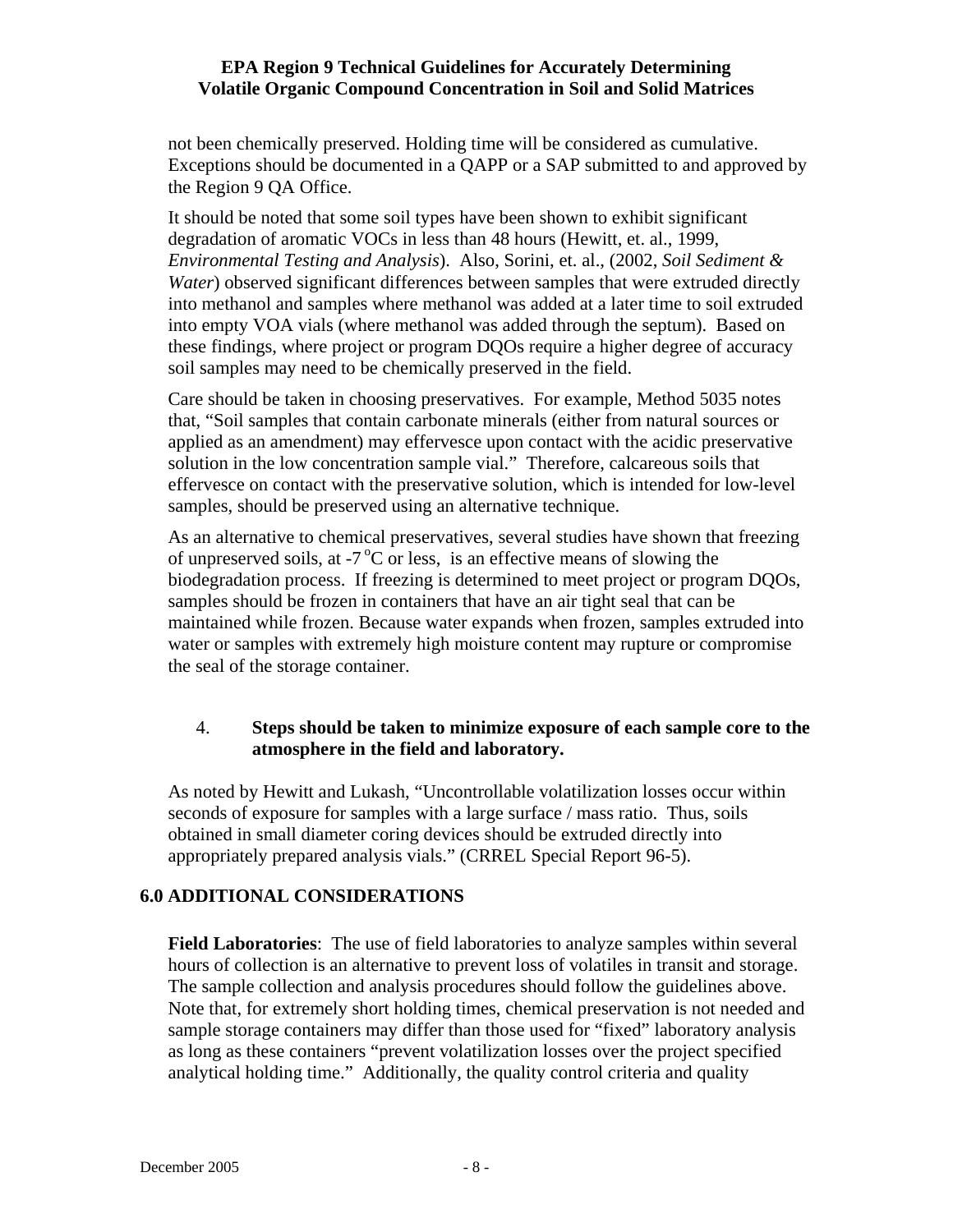assurance system used by a field laboratory must be adequate for generation of data which will meet project DQOs.

**Addition of Surrogates and Matrix Spiking Compounds in the Field**: It is best to add analytical surrogate and matrix spiking compounds into soils prior to sample extraction, using water or a solvent. Method 5035A does not incorporate the addition of these compounds prior to extraction in the field. Because this is an important control check on the analytical process, it may be appropriate to incorporate a procedure which adds surrogate and/or matrix spiking compounds prior to extraction for some project/program DQOs. This procedure should be implemented in consultation with the analytical laboratory.

**Soil Gas**: These guidelines are not intended to address data quality issues associated with collection of soil gas samples for VOCs in conjunction with, or as a substitute for, soil samples. Soil gas is the preferred data type to meet the quality objectives of some subsurface characterization activities. There are also scenarios where soil gas data are unacceptable for decision making (e.g., in excavated soils and when determining disposal or treatment options, or for determining concentrations of VOCs that have a high affinity for the soil matrix).

# **7.0 ADDITIONAL BACKGROUND**

Traditional practices for the sampling and analysis of volatile organic compounds (VOCs) in soil have been shown to have a significantly low bias of inconsistent magnitude (Grant, 1996) resulting from volatilization (Hewitt, 1996) and biodegradation (Hewitt, 1994). Hewitt and Lukash (Hewitt, 1996) demonstrated that capped sleeves can show substantial losses in less than one day. Hewitt and Lukash also demonstrated volatile losses in uncapped core liners of up to 90% in less than 40 minutes for trichloroethene (TCE). Because other analytes, in various matrix types, can have higher mobility than those tested, substantial losses may occur in a shorter period of time. Grant, Jenkins and Mudambi (Grant, 1996) examined split sampling results from a cross section of laboratories. For VOCs in soil they noted that, "The magnitude of this scatter [for a typical data comparison] is so large that it is impossible to recommend effective limits of acceptability. Instead, we believe that steps are urgently needed to improve data quality." Hewitt (1994) noted that biodegradation of benzene and toluene in soil samples stored in sealed glass ampules at  $4^{\circ}$ C for 14 days could be substantial, demonstrating a need for the use of chemical preservatives. Turriff and Reitmeyer (1998) observed that a variety of soil matrices could be held for 48 hours at  $4^{\circ}$ C, in sealed zero headspace containers, without substantial VOC losses. Additionally, Turriff and Reitmeyer demonstrated that freezing was an option to extend holding times of En Core™ sampling devices. Because volatile losses have been linked to disturbance of the soil matrix and exposure to the atmosphere, samples should be handled in intact soil cores and stored in hermetically sealed vessels in both the field and the laboratory.